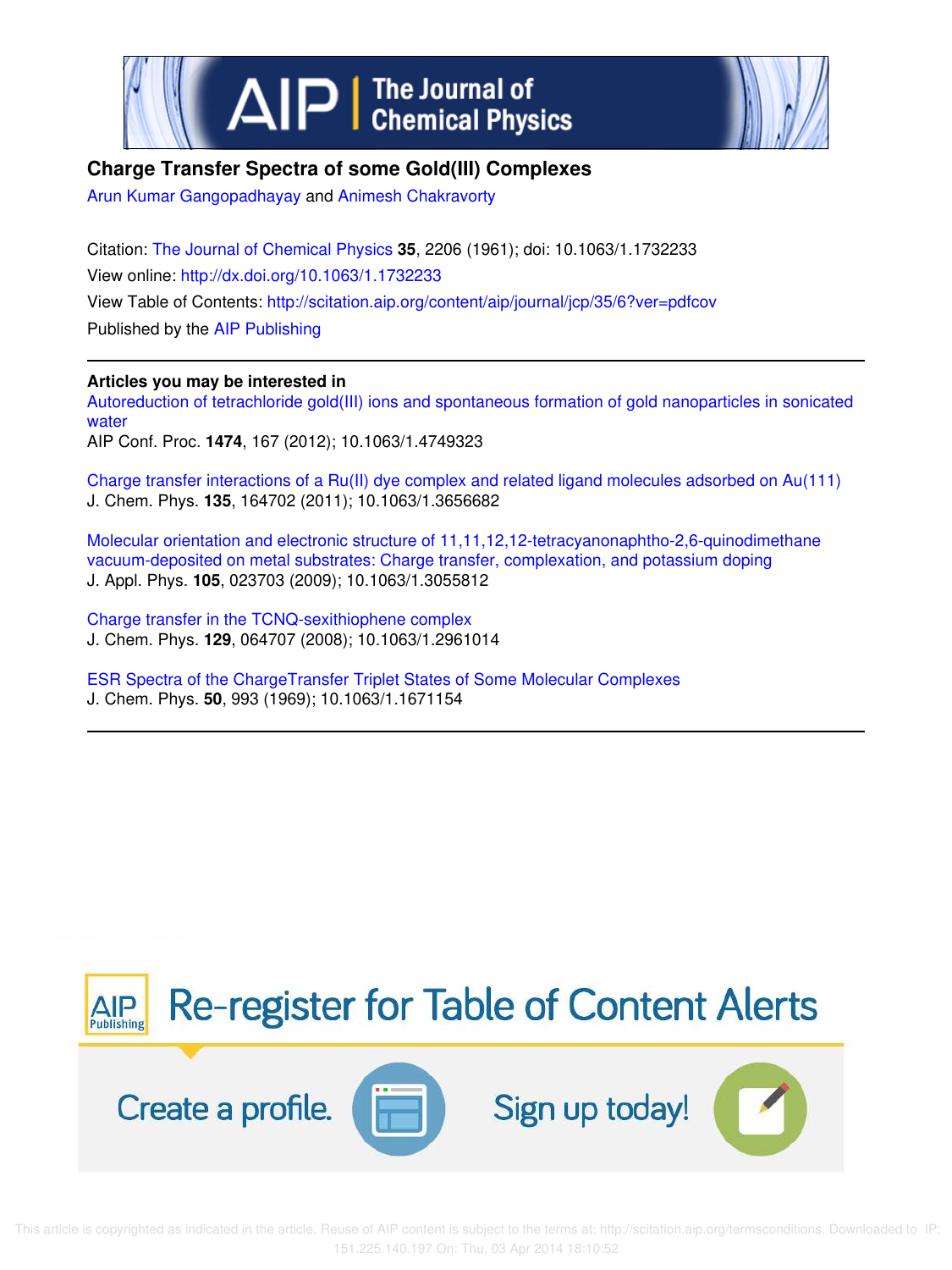crease the  $-(F^0 - H_0^0)/RT$  values given here by 0.061 as compared to the data of reference 6. The data for  $CO<sub>2</sub>$  are in good agreement with previously published data.

It has just come to the authors' attention that thermodynamic functions for  $CO_2$ ,  $COS$ ,  $CS_2$ ,  $NO_2$ , and S02 have recently been published in the *Journal of Chemical and Engineering Data* **6,** 390 (1961). Agreement is fair to good. Differences are probably due to somewhat different methods of calculation and to some differences in spectroscopic constants.

### ACKNOWLEDGMENT

The authors wish to thank Miss Jeanne Healy of the NASA Lewis Research Center for her assistance in preparing the IBM program.

THE JOURNAL OF CHEMICAL PHYSICS

#### VOLUME 35, NUMBER 6 DECEMBER,1961

# **Charge Transfer Spectra of some Gold(Ill) Complexes**

ARUN KUMAR GANGOPADHAYAY AND ANIMESH CHAKRAVORTY

*Department of Physical Chemistry, University College of Science, Calcutta-9, India*  (Received May 22, 1961)

Tetrahalo complexes of Au(III) show two intense bands in the ultraviolet. These are interpreted as charge-transfer bands; the transfer is from halogen  $p$  to gold  $d$  orbitals. The two bands are associated with  $p_{\sigma} \rightarrow d_x \rightarrow u_x$ <sup>2</sup> and  $p_{\pi} \rightarrow d_x \rightarrow u_x$ <sup>2</sup> transitions. The iodo complex undergoes spontaneous reduction; reason for this is discussed. The ethylenediamine complexes of Au(III) also exhibit interesting charge-transfer phenomenon.

 $\prod$ <sup>N</sup> the third transitional series two familiar ions with<br>eight electrons in the outermost d shell are Pt<sup>2+</sup> eight electrons in the outermost  $d$  shell are  $Pt^{2+}$ and Au<sup>3+</sup>. They generally form four coordinate squareplanar complexes which are almost invariably spin paired and hence diamagnetic. Spin pairing is facilitated by the large extension of the *5d* electron clouds into space. In valence-bond language, Pt (II) and Au (III) complexes involve *dSp2* hybridization; in crystalfield nomenclature they almost always belong to "strong field" class. The planarity of some such complexes has been proved by x-ray crystallography<sup>1,2</sup> or otherwise.<sup>3</sup>

The visible and uv spectra of platinous complexes oft he type  $[Pt(NH_3)_nCl_{4-n}]^{(n-2)+}$ , where  $n=0-4$ , have been interpreted by Chatt *et al.4* in terms of the crystalfield theory. The transitions involved are all within the 5*d*<sup>8</sup> system of Pt(II)  $:d_{xy} \rightarrow d_{x^2-y^2}$ ;  $d_{xz}(d_{yz}) \rightarrow d_{x^2-y^2}$ ;  $d_{\mathbf{z}}^2 \rightarrow d_{\mathbf{z}}^2 - \mathbf{y}^2$ . They are of forbidden *g-g* type and accordingly have low molar extinction coefficients, generally less than 100. The triplets, which attain considerable intensity in the *5d* series due to strong spin-orbit interaction, have much smaller extinction values.

The isoelectronic Au(III) complexes should show similar bands which, however, will be shifted to shorter wavelengths compared to those of  $Pt(II)$  complexes because of the higher charge and smaller size of Au(III). But just these factors increase its electronegativity and electron affinity over those of Pt(II). One chemical manifestation is the higher oxidizing power of Au(III). Spectrochemically we may expect that in combination with ligands of relatively low ionization potential, Au (III) complexes will show electron-transfer bands in the uv or visible region. The spectra of tetrahalo complexes of  $Au(III)$  were accordingly studied. Au(III) ethylenediamine complexes have an interesting bearing in this problem.

### EXPERIMENTAL

 $KAuBr_4 \tcdot 2H_2O$  was prepared and purified following a standard method.5 The tetrachloro complex could be obtained by decomposing the bromo complex with aqua regia. Excess nitric acid was removed by repeated evaporation with concentrated HCL The final product could be obtained anhydrous by crystallization from alcohoL2 The ethylenediamine monohydrate was E. Merck reagent, and it was distilled twice before use so as to get a perfectly colorless and transparent product. The potassium chloride, bromide, and iodide were all E. Merck G.R. quality. The water used was doubledistilled.

Spectral measurements were carried out in l-cm matched silica cells in Beckman spectrophotometer, model DU. Balancing was done against proper solutions e.g., for KAuBr4·2H20 in *IN* KBr; *IN* KBr was used as the standard. In the study of Au(III) ethylenediamine complexes a relatively concentrated solution of KAuCl<sub>4</sub> or KAuBr<sub>4</sub> $\cdot$  2H<sub>2</sub>O was made in 10% ethylene-

<sup>&</sup>lt;sup>1</sup> R. G. Dickinson, J. Am. Chem. Soc.  $44$ ,  $2404$  (1922).<br><sup>2</sup> E. G. Cox and K. C. Webster, J. Chem. Soc. 1936, 1635.<br><sup>3</sup> A. F. Wells, *Structural Inorganic Chemistry* (Oxford University Press, New York, 1950), p. 625.<br>v 1958,486.

<sup>5</sup> *Inorganic Syntheses,* edited by J. C. Bailey, Jr., (McGraw-Hill Book Company, Inc., 1953), Vol. IV, p. 14.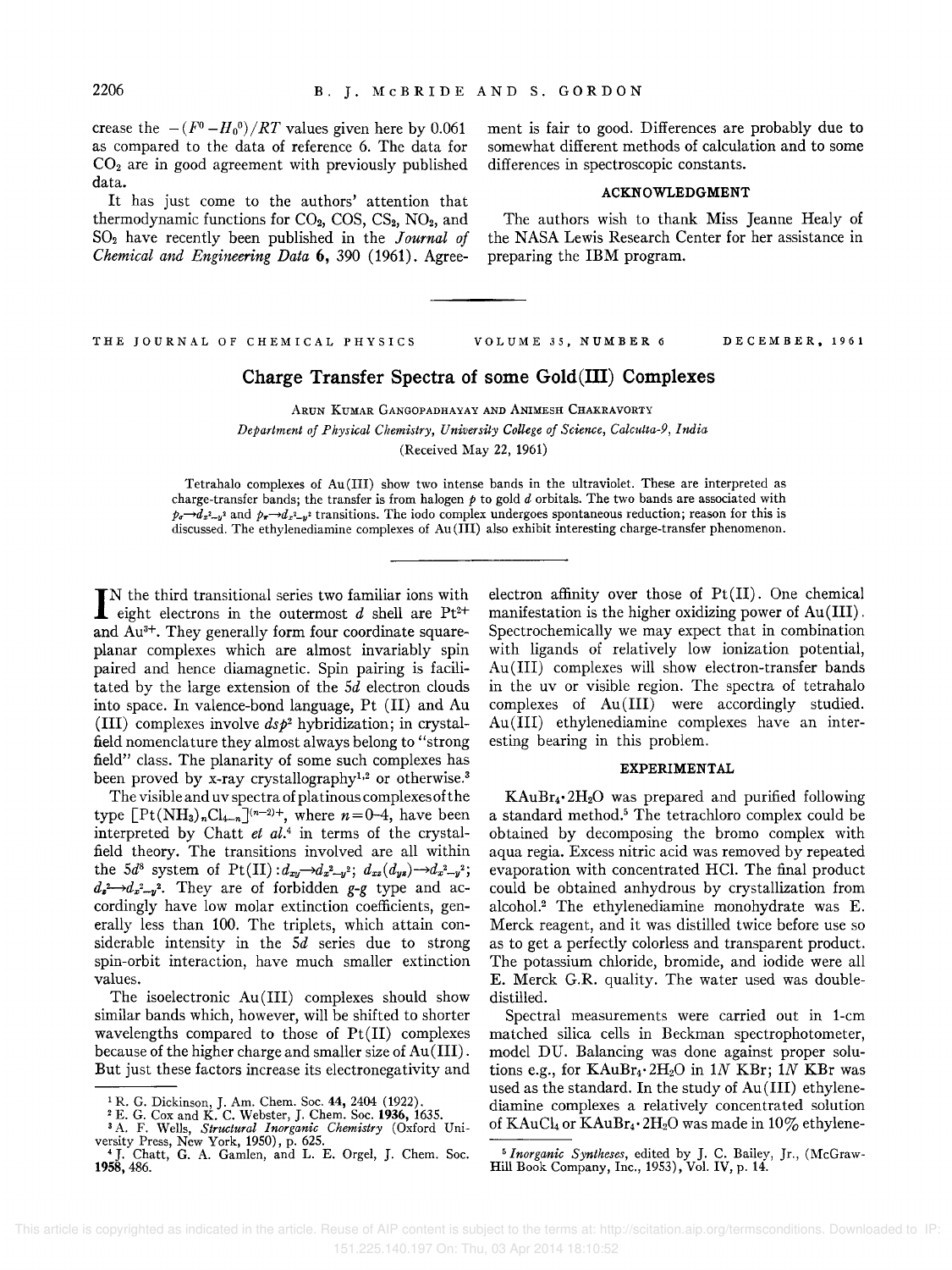diamine hydrate. An aliquot from this was diluted with the same 10% ethylenediamine such that optical densities had reasonable values. Another equal aliquot was diluted with *2N* HCI04 (the whole of ethylenediamine is neutralized) to the same volume. Thus the concentration of  $Au(III)$  was same in the two solutions.

Solutions of  $KAuBr_4 \tcdot 2H_2O$  and  $KAuCl_4$  were made by direct weighing. Since we are not quite sure about the hydration of KAuCl4 (the anhydrous salt might absorb some water during weighing), we do not claim any great accuracy in the extinction values. Measurements had to be carried with different concentrations, since the peaks have very different intensities. Concentrations were so chosen that O.D. was generally between 0.2 to 0.5 near the band maxima.

#### RESULTS AND DISCUSSION

Spectra of KAuCl4 and KAuBr4 were measured in 1N KCI and 1N KBr, respectively. This was mainly to avoid to possible aquation or hydrolysis. The spectrum of KAuCl<sub>4</sub> 1N KCl is very similar to that in  $1N$ HCl, which has already been reported by one of us.<sup>6</sup> Under such high concentrations of halide ions it is quite possible that higher complexes, e.g.,  $[AuX_{5}]^{2-}$  or  $[AuX<sub>6</sub>]<sup>3-</sup>$ , are formed to some extent with one or two "long" Au-X bonds. This point is discussed later.

Both  $[AuCl_4]^-$  and  $[AuBr_4]^-$  show two strong bands







FIG. 2. Splitting of *Sd* and *6p* orbitals in tetragonal ligand-field (not drawn to scale).

in the uv (Fig. 1). The band at lower wavelength (henceforth called  $\lambda_1$ ) is about seven times more intense than the other  $(\lambda_2)$ . The bands of the bromo complex are placed at longer wavelengths than those of the chloro complex. The high extinction coefficients clearly indicate that these are not crystal-field transitions within the metal *d* shell, but must correspond to some  $g \rightarrow u$  or  $u \rightarrow g$  type allowed transition.

 $\lambda_1$  cannot possibly be due to  $5d \rightarrow 6p$  transition in the gold atom since this would mean too small an energy gap between the two levels. Further, there is no reason why such a band should show a large forward shift in passing from the chloro to the bromo complex. Let us consider a simple electrostatic picture for  $[AuX_4]$ . The Au<sup>3+</sup> ion is at the origin and the four  $X^-$  are placed on the *x* and *y* axes. The *d* orbitals will then be split up in the following order<sup>4</sup> of decreasing energy:  $d_x^2$ <sup>2</sup>,  $v^2$ <sub>2</sub>  $d_{xy}$ ,  $d_{xz}(d_{yz})$ ,  $d_z$ <sup>2</sup>. In the 6p shell,  $p_x$  and  $p_y$  will be destabilized since they point directly towards the ligands,  $p<sub>z</sub>$  remaining unaffected hence most stable. This is shown in Fig. 2.

On passing from  $[AuCl_4]^-$  to  $[AuBr_4]^-$ , the position of  $p_z$  is unaffected; the  $p_x$ ,  $p_y$ , and the *d* orbitals are somewhat stabilized since Cl<sup>-</sup> exerts greater repulsive force than Br<sup>-</sup>, due mainly to smaller size and closer approach. The longest wavelength  $d \rightarrow p$  transition will then involve the  $p_z$  orbital in the excited state and hence should shift to shorter wavelength on passing from  $\lceil \text{AuCl}_4 \rceil$  to  $\lceil \text{AuBr}_4 \rceil$  while reverse is the case. Further, ethylenediamine is known to produce much stronger perturbation than the Cl-, so that for  $[ \text{Auen}_2 ]^{3+}$  the longest wavelength  $d \rightarrow p$  band should be at a wavelength higher than that for  $\lceil \text{AuCl}_4 \rceil$ . In fact, however,  $\lambda_1$  for [Auen<sub>2</sub>]<sup>3+</sup> is not reached even at 200 m $\mu$ . The above arguments are based on a crude model, but the results should be qualitatively true, so that  $\lambda_1$  can hardly be a  $d \rightarrow p$  transition.

We believe that  $\lambda_1$  and  $\lambda_2$  represent electron transfer from ligand orbitals to holes in the 5d shell of Au(III).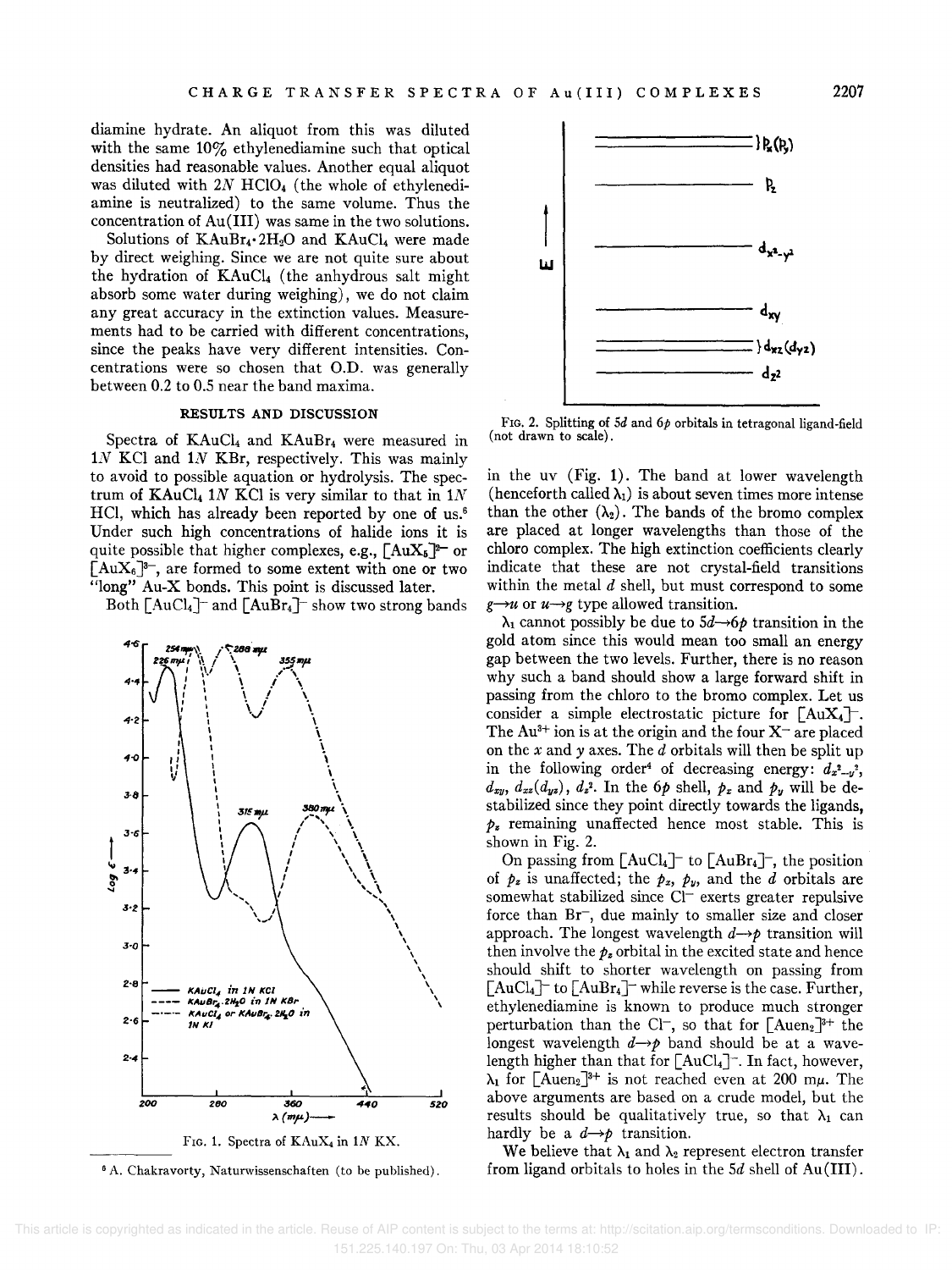

FIG. 3. Spectra of  $(KAuX_4+en)$  and  $(KAuX_4+en)+HClO<sub>4</sub>$ systems (en = ethylenediamine).

The shift to longer wavelengths in bromo over chloro complex is then understandable on the basis of lower ionization potential of *Br*<sup>-</sup>. This shift is quite general in halides.<sup>7</sup> The two bands cannot be correlated to  $2P_1$  and  $2P_2$  states of the halogen atom produced in the excited state of the complex, since the observed energy gaps between  $\lambda_1$  and  $\lambda_2$  are much too large. The difference of above two states is:  $Cl = 880$  cm<sup>-1</sup>, Br = 3700 cm<sup>-1</sup>, while  $\Delta\lambda$  for  $\lceil \text{AuCl}_4 \rceil$  is 12 500 cm<sup>-1</sup> and for  $[AuBr_4]$ <sup>-</sup> is 13 050 cm<sup>-1</sup>.

At this point it is relevant to consider a qualitative molecular orbital picture for square planar complexes.<sup>8</sup> With same placement of ligands as required in Fig. 2, the  $5d_x^2-y^2$ , 6s, 6 $p_x$ , and 6 $p_y$  orbitals of Au(III) will "overlap"  $\sigma$  orbitals of the ligands, viz.,  $ns$ ,  $np_x$ ,  $n p_y$  ( $n=3$  for Cl<sup>-</sup> and 4 for *Br<sup>-</sup>*) giving rise to four bonding and four antibonding orbitals. The former will be occupied by eight "coordinated" electrons from the ligands, the latter remaining empty. The metal orbitals  $d_{xy}$ ,  $d_{xz}(d_{yz})$ , and  $d_{z}$ <sup>2</sup> are nonbonding receiving eight metal electrons, all paired. The sixteen  $\pi$  electrons (the "lone pairs") on the four halide ions may somewhat destabilize the filled  $d_{xy}$  set through  $\pi$  interaction but the halogen  $p_z$  and empty metal- $6p_z$  orbitals will be mutually stabilized through  $\pi$  bonding. The  $\pi$ electrons are necessarily less stable than  $\sigma$  electrons.

The following assignments are now made.  $\lambda_1$ : transition from highest filled bonding orbital to lowest unfilled antibonding orbital, i.e., roughly a  $p_{\sigma} \rightarrow d_{x^2-y^2}$ transition, while  $\lambda_2$  is  $p_{\pi} \rightarrow d_x^2 \rightarrow y^2$ . The former is a  $g \rightarrow u$ type transition, and since the  $\sigma$  overlap is also quite considerable, the intensity will be very high, as is

actually the case.  $p_{\pi} \rightarrow d_x^2 \rightarrow u^2$  is also  $g \rightarrow u$  type, but since there is very little overlap, intensity should be quite low. It is to be noted that  $d_x^2-y^2$  is not pure gold orbital, but is mixed with halogen  $\sigma$  orbital, which in turn is a hybrid of  $p$  and  $s$ , so that the transition  $p_x \rightarrow d_x^2 - y^2$  will have some character of the strongly allowed  $p_x \rightarrow s$ transition in the halogen. The considerable  $\pi$  mixing of halogen  $p_x$  and metal  $6p$  orbitals especially of  $p_z$ with an empty  $6p<sub>z</sub>$  gold orbital, will also add to the intensity of the  $p_{\pi} \rightarrow d_x^2 y^2$  transition. The relatively high intensity of  $p_{\pi} \rightarrow d_{z}$ <sup>2</sup> transition in  $\text{[Co(NH<sub>3</sub>)<sub>5</sub>X]<sup>2+</sup>$ has been similarly interpreted by Yatemera.<sup>9</sup> In any case, the intensity of  $\lambda_2$  will be much smaller than  $\lambda_1$ , as is actually the case. Harris and Reece<sup>10</sup> have shown that in a *nonaqueous* medium like nitrobenzene or nitromethane,  $[AuBr_4]$  reacts with  $Br^-$  to give  $[AuBr_6]^{3-}$ . During this process  $\lambda_2$  shows a blue shift and its intensity undergoes a ninefold decrease (from  $\epsilon$ =4850 to  $\epsilon$ =550). Formation of  $\lceil \text{AuBr}_{6} \rceil$ <sup>3-</sup> can be explained on the basis of two "long"  $6p_26d_2$ <sup>2</sup> bonds along the *z* axis, i.e., normal to the original planar molecule. Thus the  $6p<sub>z</sub>$  metal orbital is filled up and can no longer form  $\pi$  bond with halogen  $p_z$ . The decrease in intensity of  $\lambda_2$  is possibly associated with this factor. The high intensity of  $\lambda_2$  in 1*N aqueous* KBr tends to indicate that higher complexes like  $[AuBr_6]$ <sup>3-</sup> are not formed in appreciable concentration.

Strong support in favor of the above assignment of  $\lambda_2$  is further obtained from studies on spectra of bisethylenediamine-Au(III) complexes.<sup>11</sup>  $[Au(en)_2]$ <sup>3+</sup> (en = ethylenediamine) acts as a monoacid base of  $P_K = 6.5$ , ionizing as follows:



In an alkaline medium the ion II is mainly present; on acidification it is neutralized to 1. Since ethylenediamine itself is basic, when an excess of this material is added to KAuBr4 or KAuCI4, the halogen atoms are replaced and ion II is produced. Both I and II were isolated<sup>11</sup> in the crystalline state as chloride or bromide.

In II, there is a pair of  $\pi$  electrons on one of te hnitro-

<sup>11</sup>B. P. Block and J. C. Bailer, Jr., J. Am. Chem. Soc. 77, 6152  $(1955)$ .

<sup>7</sup>L. E. Orgel; Quart. Revs. (London) 8, 452 (1954). <sup>8</sup>J. H. Van Vleck, J. Chern. Phys. 3, 803 (1935).

<sup>&</sup>lt;sup>9</sup> H. Yatemera, J. Inorg. & Nuclear Chem. **15,** 50 (1960). <sup>10</sup> C. M. Harris and I. H. Reece, Nature **182,** 1665 (1958).